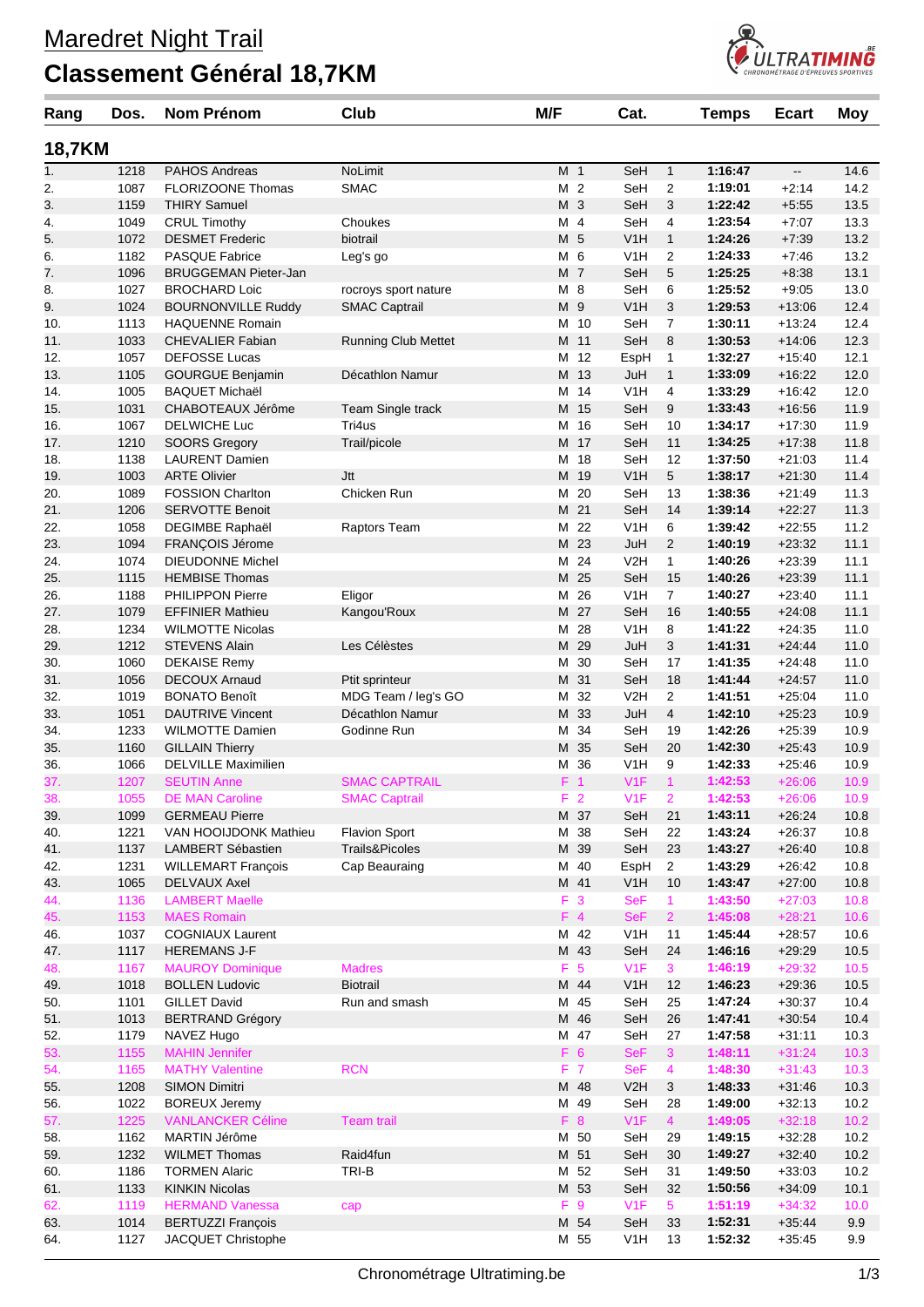## **Classement Général 18,7KM**



| Rang         | Dos.         | <b>Nom Prénom</b>                              | Club                            | M/F |              | Cat.                                 |                | <b>Temps</b>       | <b>Ecart</b>         | <b>Moy</b> |
|--------------|--------------|------------------------------------------------|---------------------------------|-----|--------------|--------------------------------------|----------------|--------------------|----------------------|------------|
| 65.          | 1118         | <b>HERMAN Christophe</b>                       | Les p'tits sprinteurs de Mettet |     | M 56         | V2H                                  | 4              | 1:52:33            | $+35:46$             | 9.9        |
| 66.          | 1224         | VANDEREN Sébastien                             |                                 |     | M 57         | V1H                                  | 14             | 1:52:55            | $+36:08$             | 9.9        |
| 67.          | 1205         | <b>SALMON Luc</b>                              | T rex                           |     | M 58         | SeH                                  | 34             | 1:52:58            | $+36.11$             | 9.9        |
| 68.          | 1121         | <b>HIROUX Vincent</b>                          | Traileurs déjantés              |     | M 59         | SeH                                  | 35             | 1:53:20            | $+36:33$             | 9.9        |
| 69.          | 1171         | <b>MOINY Jean-Pierre</b>                       |                                 |     | M 60         | V2H                                  | 5              | 1:53:24            | $+36:37$             | 9.8        |
| 70.          | 1173         | <b>MONTEYNE Nathalie</b>                       | <b>MDG</b>                      | F   | 10           | V2F                                  | 1              | 1:53:33            | $+36:46$             | 9.8        |
| 71.          | 1007         | <b>BARVAUX Ludovic</b>                         | Tribi                           |     | M 61         | V1H                                  | 15             | 1:54:29            | $+37:42$             | 9.8        |
| 72.          | 1197         | <b>RIFFLART Catherine</b>                      |                                 |     | $F$ 11       | <b>SeF</b>                           | 5              | 1:54:31            | $+37:44$             | 9.7        |
| 73.          | 1050         | <b>DARVILLE Olivier</b>                        | Jog hermeton                    |     | M 62         | SeH                                  | 36             | 1:54:59            | $+38:12$             | 9.7        |
| 74.          | 1046         | <b>CRETELEINE Roland</b>                       | <b>Running Club Mettet</b>      |     | M 63         | V2H                                  | 6              | 1:55:03            | $+38:16$             | 9.7        |
| 75.          | 1152         | <b>LUXEN Remi</b>                              |                                 |     | M 64         | V2H                                  | $\overline{7}$ | 1:55:08            | $+38:21$             | 9.7        |
| 76.          | 1082         | <b>EVRARD Harry</b>                            | <b>Brussels Trail Club</b>      | М   | 65           | SeH                                  | 37             | 1:55:42            | $+38:55$             | 9.6        |
| 77.          | 1222         | VAN MALLEGHEM Jonathan                         |                                 |     | M 66         | SeH                                  | 38             | 1:55:42            | $+38:55$             | 9.6        |
| 78.          | 1059         | DEHOUWER Aurélien                              |                                 |     | M 67         | SeH                                  | 39             | 1:56:20            | $+39:33$             | 9.6        |
| 79.          | 1183         | <b>PASTORI Vincent</b>                         | Raid4fun                        |     | M 68         | V <sub>1</sub> H                     | 16             | 1:56:42            | $+39:55$             | 9.6        |
| 80.          | 1168<br>1053 | <b>MERCENIER Didier</b>                        | <b>ZATAC Namur</b>              |     | M 69         | V1H<br>JuH                           | 17<br>5        | 1:56:50            | $+40:03$             | 9.6        |
| 81.<br>82.   | 1190         | DE BELDER Bertrand<br>PIRLOT Joffroy           | De Bel'Douche<br>La Velainoise  |     | M 70<br>M 71 | SeH                                  | 40             | 1:57:20<br>1:57:26 | $+40:33$<br>$+40:39$ | 9.5<br>9.5 |
| 83.          | 1054         | DE KEYSER Jean-Yves                            | ZATOPEK ACADEMIE YVOIR          |     | M 72         | V1H                                  | 18             | 1:57:41            | $+40:54$             | 9.5        |
| 84.          | 1070         | <b>DEPRE Daniel</b>                            |                                 |     | M 73         | V2H                                  | 8              | 1:57:50            | $+41:03$             | 9.5        |
| 85.          | 1192         | <b>POCHET Maximilien</b>                       |                                 |     | M 74         | SeH                                  | 41             | 1:58:06            | $+41:19$             | 9.5        |
| 86.          | 3397         | MALOTAUX Jean-Francois                         | Zatac Yvoir                     |     | M 75         | V1H                                  | 19             | 1:58:10            | $+41:23$             | 9.4        |
| 87.          | 1126         | <b>HOTAT Michel</b>                            | James                           |     | M 76         | V3H                                  | $\mathbf{1}$   | 1:58:12            | $+41:25$             | 9.4        |
| 88.          | 1026         | <b>BRAMS Hugues</b>                            | James                           |     | M 77         | V2H                                  | 9              | 1:59:12            | $+42:25$             | 9.4        |
| 89.          | 1083         | <b>FABER Paul</b>                              |                                 |     | M 78         | SeH                                  | 42             | 1:59:25            | $+42:38$             | 9.3        |
| 90.          | 1185         | <b>PATRIS Bastien</b>                          | rcnammur                        |     | M 79         | SeH                                  | 43             | 1:59:25            | $+42:38$             | 9.3        |
| 91.          | 1175         | <b>MOREAU Aurélien</b>                         |                                 |     | M 80         | SeH                                  | 44             | 1:59:28            | $+42:41$             | 9.3        |
| 92.          | 1077         | <b>DUBOIS Delphine</b>                         |                                 | F   | 12           | V1F                                  | 6              | 1:59:33            | $+42:46$             | 9.3        |
| 93.          | 1084         | FIEVEZ Benjamin                                |                                 |     | M 81         | V1H                                  | 20             | 1:59:34            | $+42:47$             | 9.3        |
| 94.          | 1016         | <b>BLANCKAERT Axel</b>                         |                                 |     | M 82         | V1H                                  | 21             | 1:59:35            | $+42:48$             | 9.3        |
| 95.          | 1020         | <b>BONNET Jean-Marc</b>                        |                                 |     | M 83         | V1H                                  | 22             | 1:59:42            | $+42:55$             | 9.3        |
| 96.          | 1211         | <b>STAPELLE Eric</b>                           | <b>SMAC CAPTRAIL</b>            |     | M 84         | V2H                                  | 10             | 2:00:07            | $+43:20$             | 9.3        |
| 97.          | 1108         | <b>GRÉGOIRE Julie</b>                          |                                 |     | F 13         | <b>SeF</b>                           | 6 <sup>°</sup> | 2:00:12            | $+43:25$             | 9.3        |
| 98.          | 1002         | <b>ARNOULD David</b>                           |                                 |     | M 85         | V1H                                  | 23             | 2:00:16            | $+43.29$             | 9.3        |
| 99.          | 1001         | <b>ANDRIES Yves</b>                            |                                 |     | M 86         | V1H                                  | 24             | 2:00:17            | $+43:30$             | 9.3        |
| 100.         | 1038         | <b>COLASSIN Leslie</b>                         | Tnt                             |     | F 14         | <b>SeF</b>                           | $\mathbf{7}$   | 2:00:17            | $+43:30$             | 9.3        |
| 101.         | 1023         | <b>BOUCHAT Nicolas</b>                         | Petit Sprint                    |     | M 87         | SeH                                  | 45             | 2:00:23            | $+43:36$             | 9.3        |
| 102.         | 1028         | <b>CAMBIER Geoffrey</b>                        | P <sub>8</sub>                  |     | M 88         | SeH                                  | 46             | 2:00:37            | $+43:50$             | 9.3        |
| 103.         | 1139         | <b>LAURENT Thibault</b>                        |                                 |     | M 89         | SeH                                  | 47             | 2:00:50            | $+44:03$             | 9.2        |
| 104.         | 1004         | <b>BAIANA Gianni</b>                           | les P'tits Sprinteurs Mettet    |     | M 90         | V <sub>1</sub> H                     | 25             | 2:01:04            | $+44:17$             | 9.2        |
| 105.         | 1064         | <b>DELPIRE David</b>                           | les petits sprinteurs           |     | M 91         | V <sub>2</sub> H                     | 11             | 2:01:04            | +44:17               | 9.2        |
| 106.         | 1194         | POMMIER Joffrey                                | <b>MDG Trail Team Arbre</b>     |     | M 92         | SeH                                  | 48             | 2:02:14            | $+45:27$             | 9.1        |
| 107.         | 1006         | <b>BARTHOLOMÉ Renaud</b>                       |                                 |     | M 93         | SeH                                  | 49             | 2:02:15            | $+45:28$             | 9.1        |
| 108.         | 1170<br>1116 | <b>MINE Fabrice</b><br><b>HENKINET Bernard</b> | mdgtrail arbre                  |     | M 94<br>M 95 | V <sub>1</sub> H<br>V <sub>1</sub> H | 26<br>27       | 2:02:57<br>2:03:23 | $+46:10$<br>$+46.36$ | 9.1        |
| 109.<br>110. | 1069         | <b>DEPASSE Bruno</b>                           |                                 |     | M 96         | SeH                                  | 50             | 2:04:08            | $+47:21$             | 9.0<br>9.0 |
| 111.         | 1081         | <b>EVLARD Kenny</b>                            |                                 |     | M 97         | SeH                                  | 51             | 2:04:24            | $+47:37$             | 9.0        |
| 112.         | 1150         | <b>LOMBART Xavier</b>                          | <b>Tri Bike Station</b>         |     | M 98         | V <sub>1</sub> H                     | 28             | 2:04:30            | +47:43               | 9.0        |
| 113.         | 1100         | <b>GHISLAIN Nicolas</b>                        | Je cours à Incourt              |     | M 99         | SeH                                  | 52             | 2:04:37            | $+47:50$             | 9.0        |
| 114.         | 1203         | <b>RUIDANT Noé</b>                             |                                 |     | M 100        | JuH                                  | 6              | 2:05:02            | $+48:15$             | 8.9        |
| 115.         | 1147         | <b>LISSOIR Eric</b>                            |                                 |     | M 101        | V <sub>1</sub> H                     | 29             | 2:05:23            | $+48:36$             | 8.9        |
| 116.         | 1091         | <b>FOURNAL Damien</b>                          |                                 |     | M 102        | V <sub>1</sub> H                     | 30             | 2:05:29            | $+48:42$             | 8.9        |
| 117.         | 1213         | <b>TAILLIEU Nicolas</b>                        | <b>Bad Bee Club</b>             |     | M 103        | SeH                                  | 53             | 2:05:30            | $+48:43$             | 8.9        |
| 118.         | 1030         | <b>CASSART Thibault</b>                        | <b>Betrail</b>                  |     | M 104        | SeH                                  | 54             | 2:05:30            | $+48:43$             | 8.9        |
| 119.         | 1177         | <b>NAUDTS Gaetan</b>                           | Bad Bee Club / Cyclone Bikers   |     | M 105        | SeH                                  | 55             | 2:05:30            | $+48:43$             | 8.9        |
| 120.         | 1226         | <b>VANTORRE Luc</b>                            |                                 |     | M 106        | V2H                                  | 12             | 2:05:31            | $+48:44$             | 8.9        |
| 121.         | 1106         | <b>GRASSEELS Alexandre</b>                     |                                 |     | M 107        | SeH                                  | 56             | 2:05:31            | $+48:44$             | 8.9        |
| 122.         | 1215         | <b>COLOT Axel</b>                              |                                 |     | M 108        | V1H                                  | 31             | 2:05:37            | $+48:50$             | 8.9        |
| 123.         | 1217         | <b>TILMANS Renaud</b>                          |                                 |     | M 109        | V <sub>2</sub> H                     | 13             | 2:06:01            | $+49:14$             | 8.9        |
| 124.         | 1036         | CLOSJANS Raphaël                               | THarés Team Trail               |     | M 110        | V <sub>1</sub> H                     | 32             | 2:07:14            | $+50:27$             | 8.8        |
| 125.         | 1148         | <b>LISSOIR Louise</b>                          | <b>BATYRUNNERS</b>              |     | $F$ 15       | <b>SeF</b>                           | 8              | 2:07:25            | $+50:38$             | 8.8        |
| 126.         | 1090         | <b>FOSTIER Fabrice</b>                         |                                 |     | M 111        | V <sub>1</sub> H                     | 33             | 2:07:41            | $+50:54$             | 8.7        |
| 127.         | 1008         | <b>BASSEILLES Olivier</b>                      |                                 |     | M 112        | V1H                                  | 34             | 2:07:59            | $+51:12$             | 8.7        |
| 128.         | 1200         | RONDELET Christophe                            |                                 |     | M 113        | V <sub>1</sub> H                     | 35             | 2:08:01            | $+51:14$             | 8.7        |
| 129.         | 1196         | <b>RANDAXHE Quentin</b>                        |                                 |     | M 114        | SeH                                  | 57             | 2:08:09            | $+51:22$             | 8.7        |
| 130.         | 1166         | <b>MAUFORT Joelle</b>                          | Arch / Fartlek                  |     | F 16         | <b>SeF</b>                           | 9              | 2:08:55            | $+52:08$             | 8.7        |